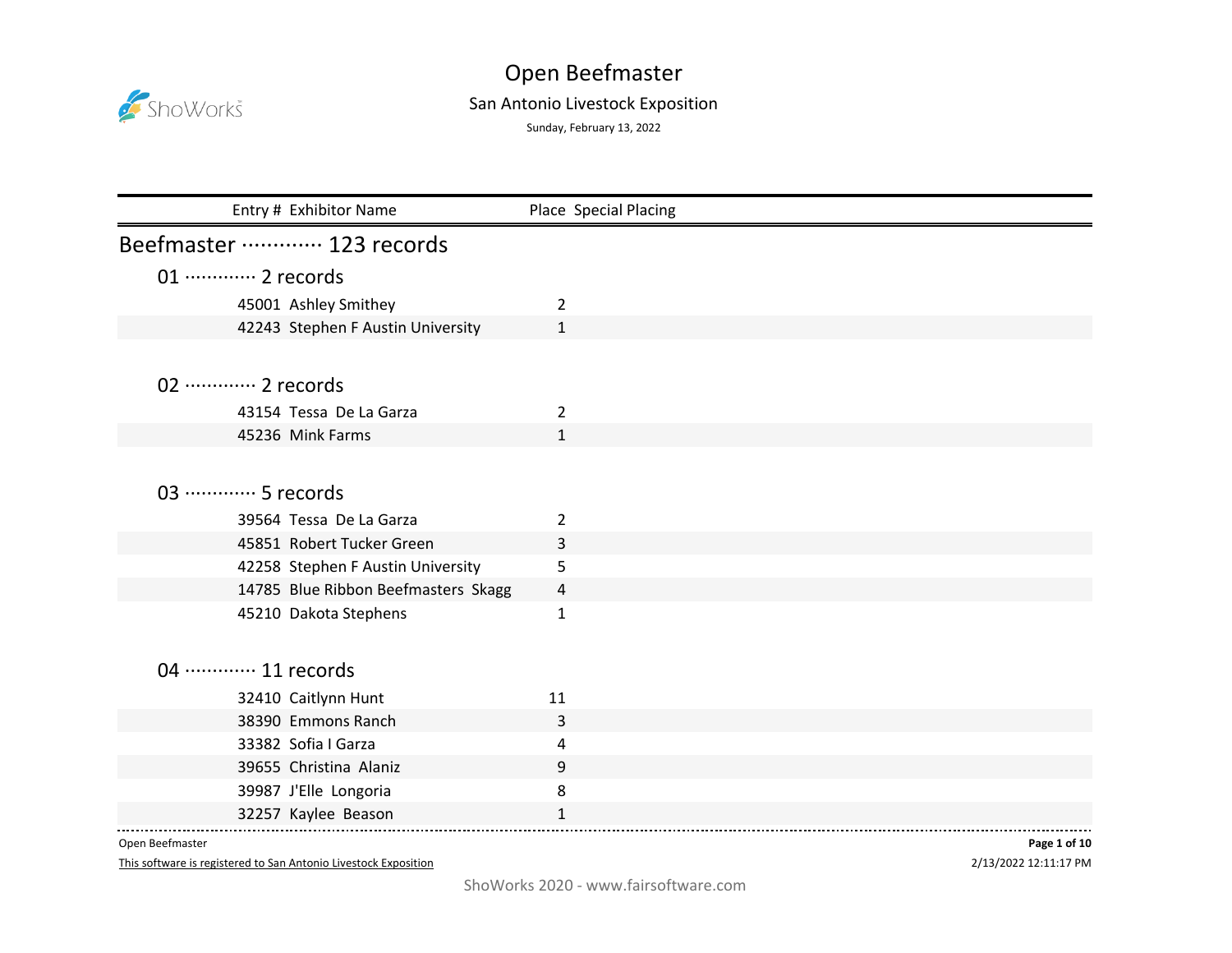| Entry # Exhibitor Name              | Place Special Placing          |
|-------------------------------------|--------------------------------|
| Beefmaster ………… 123 records         |                                |
| 04 ············· 11 records         |                                |
| 44716 Sera Cole                     | 6                              |
| 42283 Stephen F Austin University   | $\overline{7}$                 |
| 9452 Kalli Ellis                    | $\overline{2}$                 |
| 9300 Hilda Dominguez                | 10                             |
| 3916 Amber Robles                   | 5                              |
| 05 ············· 1 record           |                                |
| 60164 Dakota Stephens               | 1 Champion Heifer Calf         |
| 06 ············· 1 record           |                                |
| 60165 Tessa De La Garza             | 2 Reserve Champion Heifer Calf |
| 07 ············· 6 records          |                                |
| 40005 J'Elle Longoria               | 6                              |
| 39516 Kaitlyn Hendricks             | 1                              |
| 32318 Texas A&M University Beef Cen | 5                              |
| 32093 David Terry                   | 3                              |
| 32228 Carlan Smith                  | $\overline{2}$                 |
| 42222 Chris Birdwell                | 4                              |
|                                     |                                |
| 08 ············· 7 records          |                                |
| 45243 Mink Farms                    | 6                              |
| 33377 Santiago A Garza              | 5                              |
| 33381 Sofia I Garza                 | $\overline{7}$                 |
| 38378 Emmons Ranch                  | 4                              |
| 32315 Texas A&M University Beef Cen | $\overline{2}$                 |

Open Beefmaster

This software is registered to San Antonio Livestock Exposition

2/13/2022 12:11:18 PM **Page 2 of 10**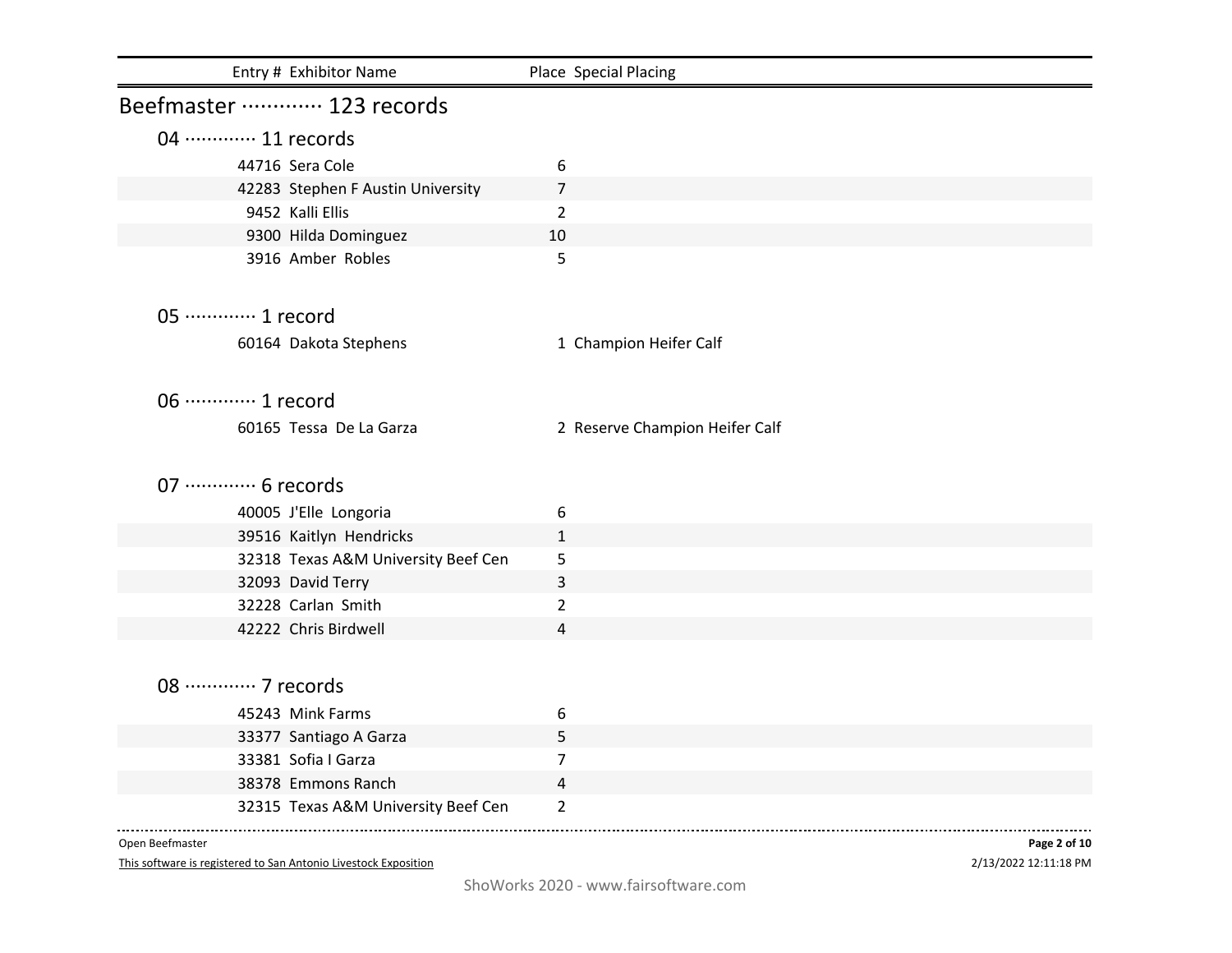| Entry # Exhibitor Name                                                             | Place Special Placing                                                      |                                       |
|------------------------------------------------------------------------------------|----------------------------------------------------------------------------|---------------------------------------|
| Beefmaster ………… 123 records                                                        |                                                                            |                                       |
| 08 ············· 7 records                                                         |                                                                            |                                       |
| 9457 Kalli Ellis                                                                   | 3                                                                          |                                       |
| 14791 Blue Ribbon Beefmasters Skagg                                                | 1                                                                          |                                       |
| 09  10 records                                                                     |                                                                            |                                       |
| 33380 Sofia I Garza                                                                | 3                                                                          |                                       |
| 42314 Emily Paris                                                                  | 10                                                                         |                                       |
| 33384 Vicente Garza lii                                                            | 4                                                                          |                                       |
| 32089 David Terry                                                                  | 5                                                                          |                                       |
| 27317 Julio Alberto Cerda                                                          | 6                                                                          |                                       |
| 32262 Kaylee Beason                                                                | $\mathbf{1}$                                                               |                                       |
| 32090 Kris Terry                                                                   | 8                                                                          |                                       |
| 32227 Carlan Smith                                                                 | 9                                                                          |                                       |
| 32229 Carlan Smith                                                                 | 7                                                                          |                                       |
| 32261 Kaylee Beason                                                                | $\overline{2}$                                                             |                                       |
| 10 ············· 4 records                                                         |                                                                            |                                       |
| 9464 Kalli Ellis                                                                   | 1                                                                          |                                       |
| 34977 Emily Rosa                                                                   | 4                                                                          |                                       |
| 9461 Kalli Ellis                                                                   | $\overline{2}$                                                             |                                       |
| 32226 Carlan Smith                                                                 | 3                                                                          |                                       |
| 11 ············· 1 record                                                          |                                                                            |                                       |
| 60167 Kaylee Beason                                                                | 1 Champion Intermediate Female                                             |                                       |
| 12 ………… 1 record                                                                   |                                                                            |                                       |
|                                                                                    | 60166 Blue Ribbon Beefmasters Skagg 1 Reserve Champion Intermediate Female |                                       |
| Open Beefmaster<br>This software is registered to San Antonio Livestock Exposition |                                                                            | Page 3 of 10<br>2/13/2022 12:11:18 PM |

ShoWorks 2020 - www.fairsoftware.com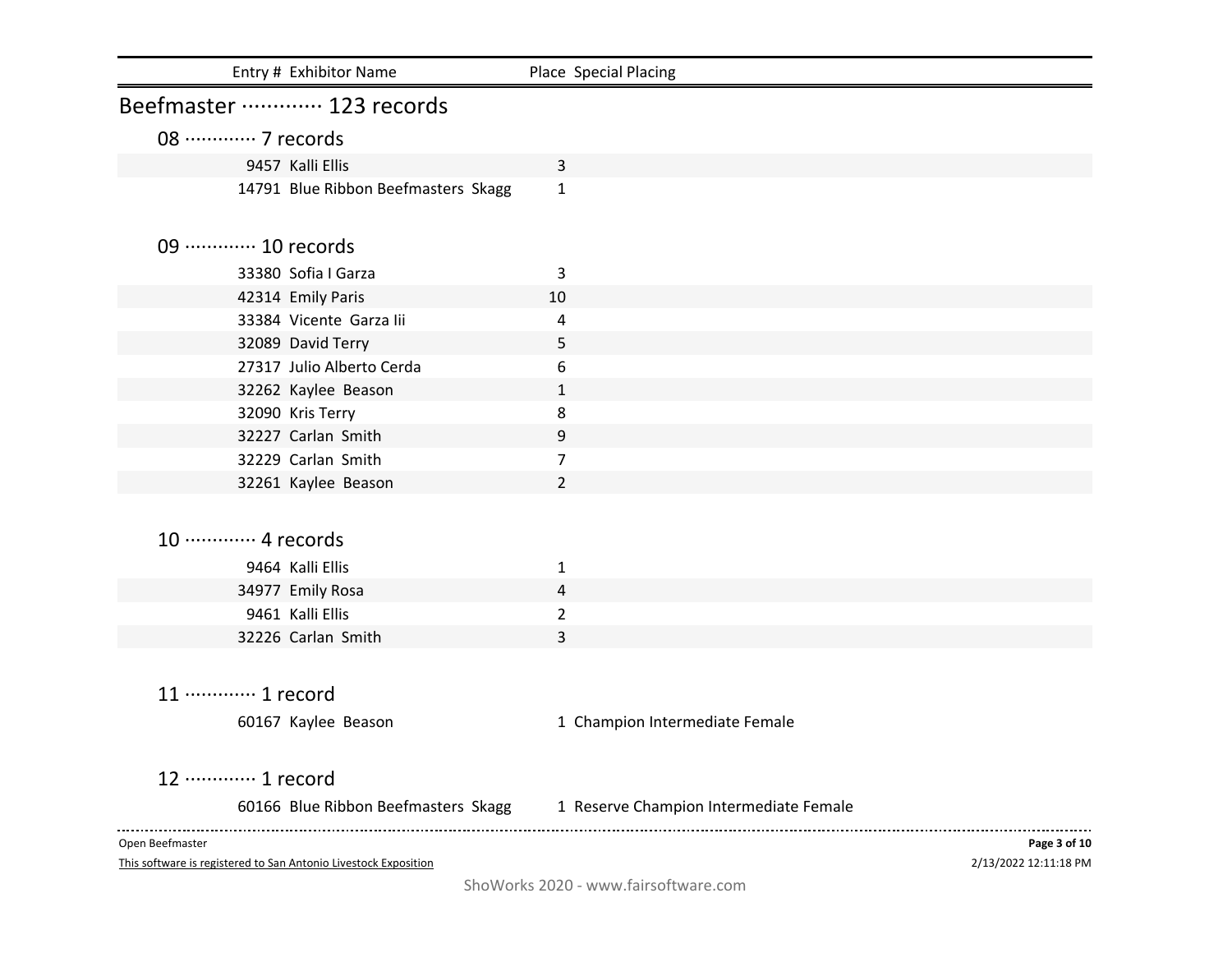| Entry # Exhibitor Name                                          | Place Special Placing |                       |
|-----------------------------------------------------------------|-----------------------|-----------------------|
| Beefmaster ………… 123 records                                     |                       |                       |
| 12 ………… 1 record                                                |                       |                       |
|                                                                 |                       |                       |
| 13 ………… 5 records                                               |                       |                       |
| 35008 Briana Sanchez                                            | 3                     |                       |
| 38440 Emmons Ranch                                              | 2                     |                       |
| 44997 Ashley Smithey                                            | 5                     |                       |
| 45900 Jayden Merritt                                            | 4                     |                       |
| 9466 Kalli Ellis                                                | $\mathbf{1}$          |                       |
|                                                                 |                       |                       |
| 14 ………… 2 records                                               |                       |                       |
| 33383 Sofia I Garza                                             | $\mathbf{1}$          |                       |
| 33376 Santiago A Garza                                          | 2                     |                       |
| 15 ············· 2 records                                      |                       |                       |
|                                                                 |                       |                       |
| 38447 Emmons Ranch                                              | 2                     |                       |
| 42229 Chris Birdwell                                            | $\mathbf{1}$          |                       |
| 16 ………… 5 records                                               |                       |                       |
| 12953 Cody Escalante                                            | 5                     |                       |
| 33378 Santiago A Garza                                          | 4                     |                       |
| 9296 Hilda Dominguez                                            | $\overline{2}$        |                       |
| 33387 Vicente Garza lii                                         | 3                     |                       |
| 38417 Emmons Ranch                                              | $\mathbf 1$           |                       |
|                                                                 |                       |                       |
| 17 ………… 2 records                                               |                       |                       |
| 14780 Blue Ribbon Beefmasters Skagg                             | 1                     |                       |
| Open Beefmaster                                                 |                       | Page 4 of 10          |
| This software is registered to San Antonio Livestock Exposition |                       | 2/13/2022 12:11:18 PM |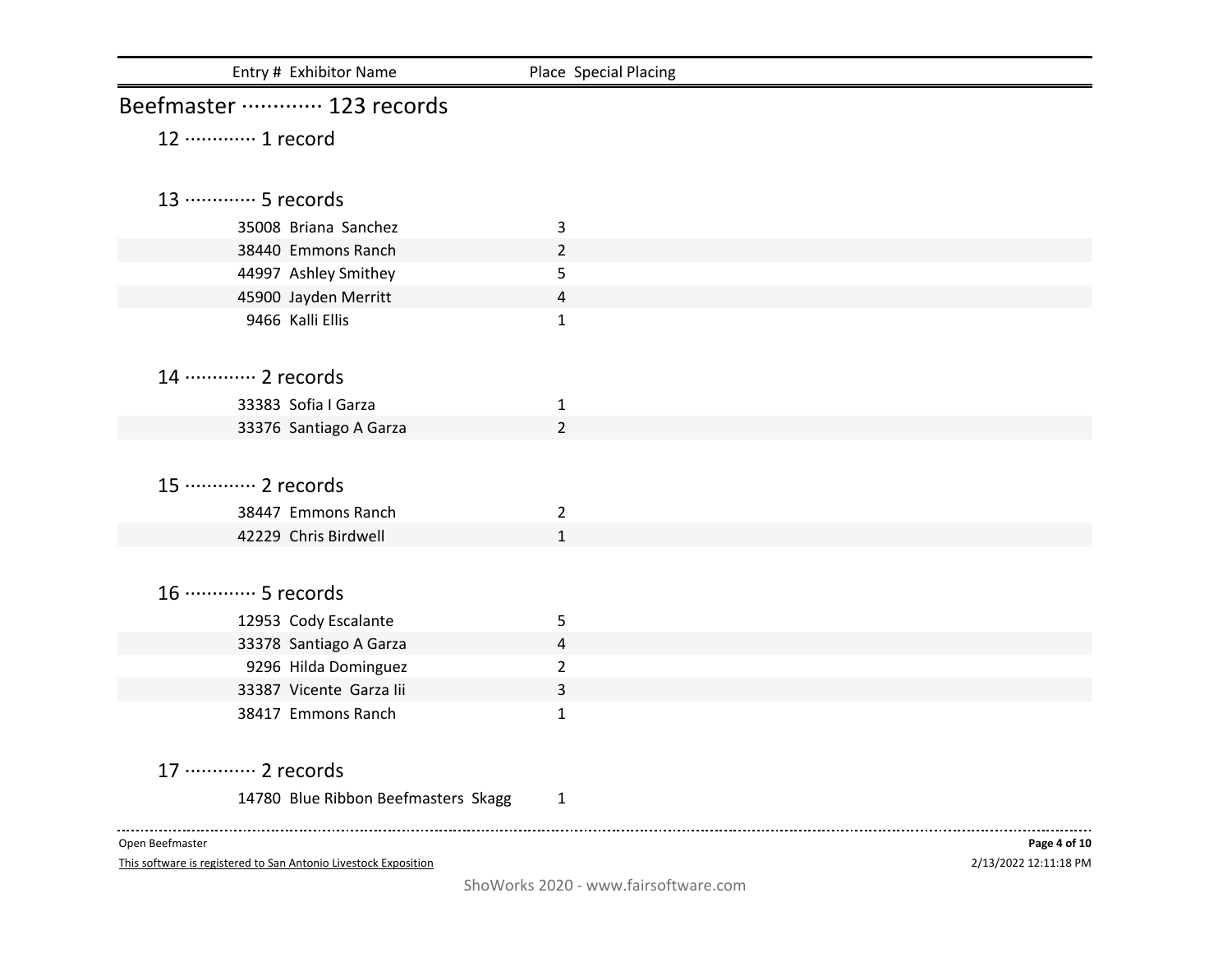| Entry # Exhibitor Name              | Place Special Placing            |
|-------------------------------------|----------------------------------|
| Beefmaster ………… 123 records         |                                  |
| 17 ············· 2 records          |                                  |
| 15612 Daniel Flores                 | $\overline{2}$                   |
|                                     |                                  |
| 18 ………… 1 record                    |                                  |
| 60170 Emmons Ranch                  | 1 Champion Junior Female         |
|                                     |                                  |
| 19 ·············· 1 record          |                                  |
| 60169 Kalli Ellis                   | 1 Reserve Champion Junior Female |
|                                     |                                  |
| 20 ············· 3 records          |                                  |
| 45893 Daniel Flores                 | $\overline{2}$                   |
| 35071 Dana Deleo                    | 3                                |
| 44722 Sera Cole                     | $\mathbf{1}$                     |
|                                     |                                  |
| 21 ………… 3 records                   |                                  |
| 3913 Amber Robles                   | 1                                |
| 41463 Deana Hentz                   | 3                                |
| 14787 Blue Ribbon Beefmasters Skagg | $\overline{2}$                   |
|                                     |                                  |
| 22 ………… 4 records                   |                                  |
| 33389 Vicente Garza lii             | 4                                |
| 38426 Emmons Ranch                  | $\overline{2}$                   |
| 14788 Blue Ribbon Beefmasters Skagg | $\mathbf{1}$                     |
| 38458 Emmons Ranch                  | 3                                |

23 ·············· 2 records

Open Beefmaster

This software is registered to San Antonio Livestock Exposition

. . . . . . .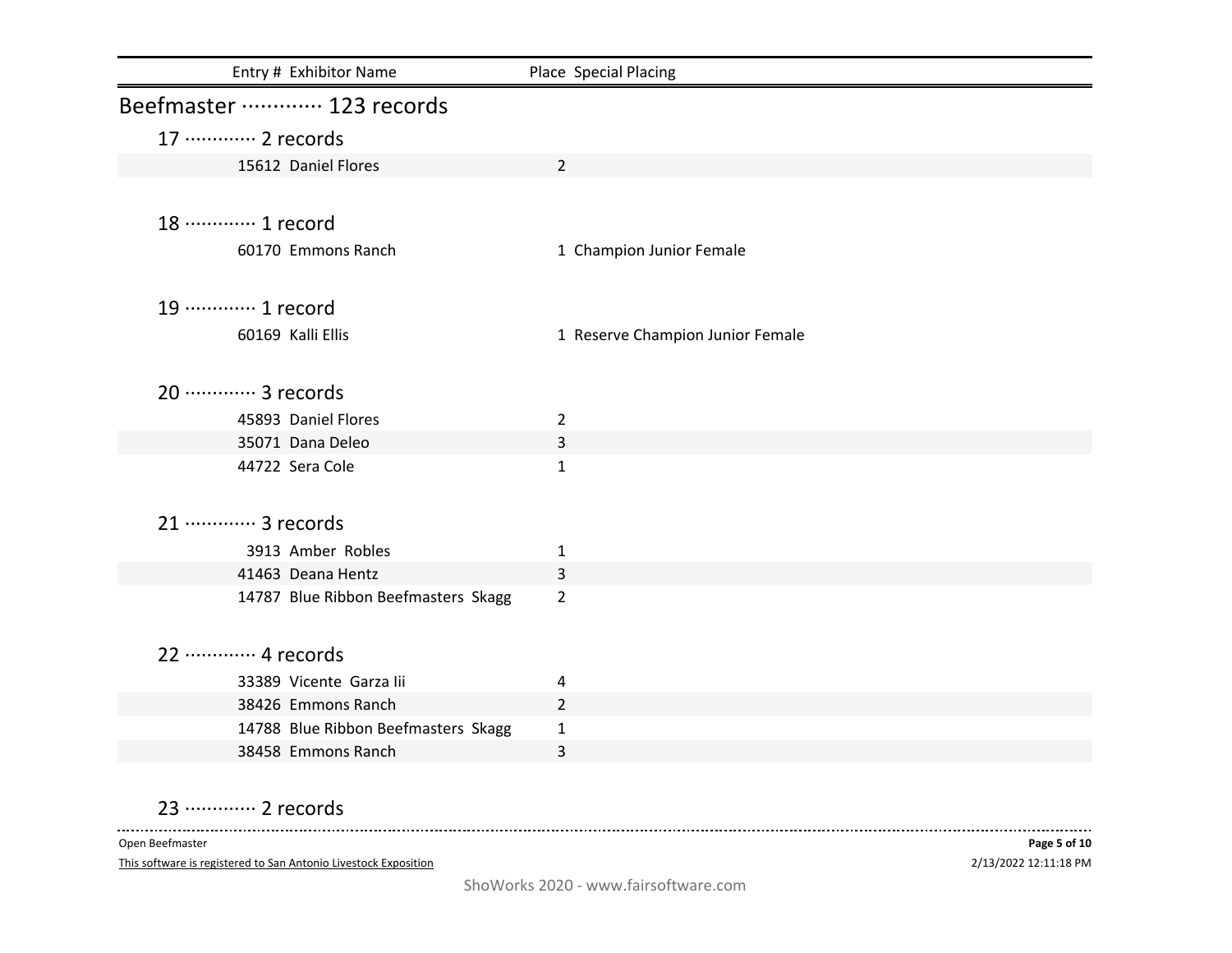| Entry # Exhibitor Name              | Place Special Placing            |
|-------------------------------------|----------------------------------|
| Beefmaster ………… 123 records         |                                  |
| 23 ………… 2 records                   |                                  |
| 9471 Kalli Ellis                    | $\mathbf{1}$                     |
| 45246 Mink Farms                    | $\overline{2}$                   |
| 24 ………… 1 record                    |                                  |
| 60171 Blue Ribbon Beefmasters Skagg | 1 Champion Senior Female         |
| 25 ………… 1 record                    |                                  |
| 60172 Emmons Ranch                  | 2 Reserve Champion Senior Female |
| 26 ············· 1 record           |                                  |
| 60173 Blue Ribbon Beefmasters Skagg | 1 Grand Champion Female          |
| 27 ………… 1 record                    |                                  |
| 60174 Emmons Ranch                  | 1 Reserve Champion Female        |
| 28 ………… 4 records                   |                                  |
| 42300 Emily Paris                   | 4                                |
| 45248 Mink Farms                    | 1                                |
| 9482 Kalli Ellis                    | $\overline{a}$                   |
| 3917 Amber Robles                   | 3                                |
| 29 ………… 1 record                    |                                  |
| 44726 Sera Cole                     | $\mathbf{1}$                     |
|                                     |                                  |
| Open Beefmaster                     | Page 6 of 10                     |

This software is registered to San Antonio Livestock Exposition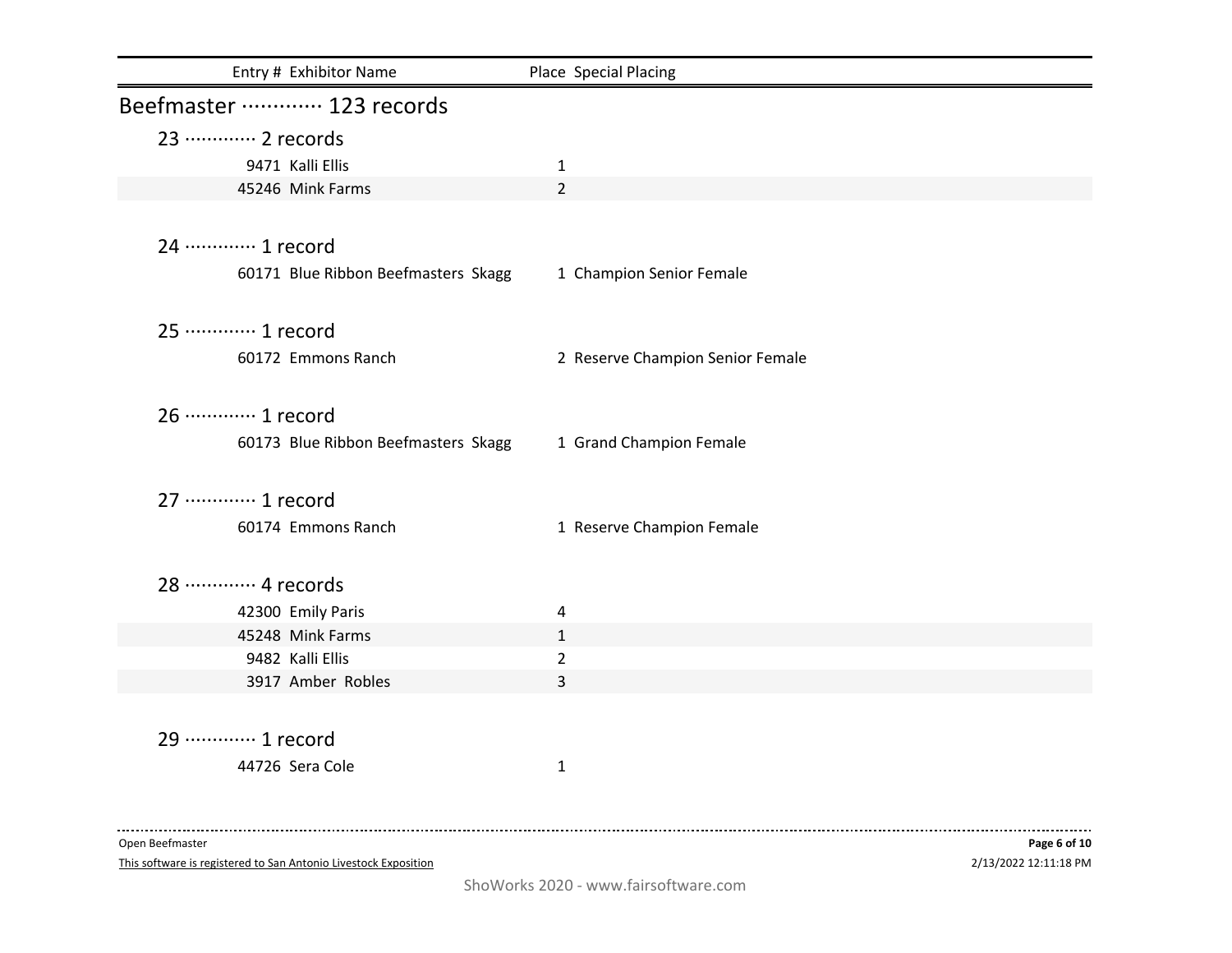| Entry # Exhibitor Name                                          | Place Special Placing        |                       |
|-----------------------------------------------------------------|------------------------------|-----------------------|
| Beefmaster ………… 123 records                                     |                              |                       |
| 30 ············· 2 records                                      |                              |                       |
| 32312 Lyssy Beefmasters                                         | $\overline{2}$               |                       |
| 33379 Sofia I Garza                                             | $\mathbf{1}$                 |                       |
|                                                                 |                              |                       |
| 31 ………… 4 records                                               |                              |                       |
| 43116 Natalee Alvarez                                           | 4                            |                       |
| 45226 Dakota Stephens                                           | $\mathbf{1}$                 |                       |
| 32230 Carlan Smith                                              | $\overline{2}$               |                       |
| 40036 J'Elle Longoria                                           | 3                            |                       |
|                                                                 |                              |                       |
| 32 ………… 4 records                                               |                              |                       |
| 45249 Mink Farms                                                | 1                            |                       |
| 4961 Carter Prunty                                              | 4                            |                       |
| 32086 David Terry                                               | $\overline{2}$               |                       |
| 32091 Kris Terry                                                | 3                            |                       |
|                                                                 |                              |                       |
| 33 ………… 1 record                                                |                              |                       |
| 60175 Sofia I Garza                                             | 1 Champion Bull Calf         |                       |
|                                                                 |                              |                       |
| 34 ………… 1 record                                                |                              |                       |
| 60176 Lyssy Beefmasters                                         | 2 Reserve Champion Bull Calf |                       |
|                                                                 |                              |                       |
| 35 ………… 1 record                                                |                              |                       |
|                                                                 |                              |                       |
| 45039 Kayden Perry                                              | $\mathbf{1}$                 |                       |
| 36 ············· 3 records                                      |                              |                       |
| Open Beefmaster                                                 |                              | Page 7 of 10          |
| This software is registered to San Antonio Livestock Exposition |                              | 2/13/2022 12:11:18 PM |

ShoWorks 2020 - www.fairsoftware.com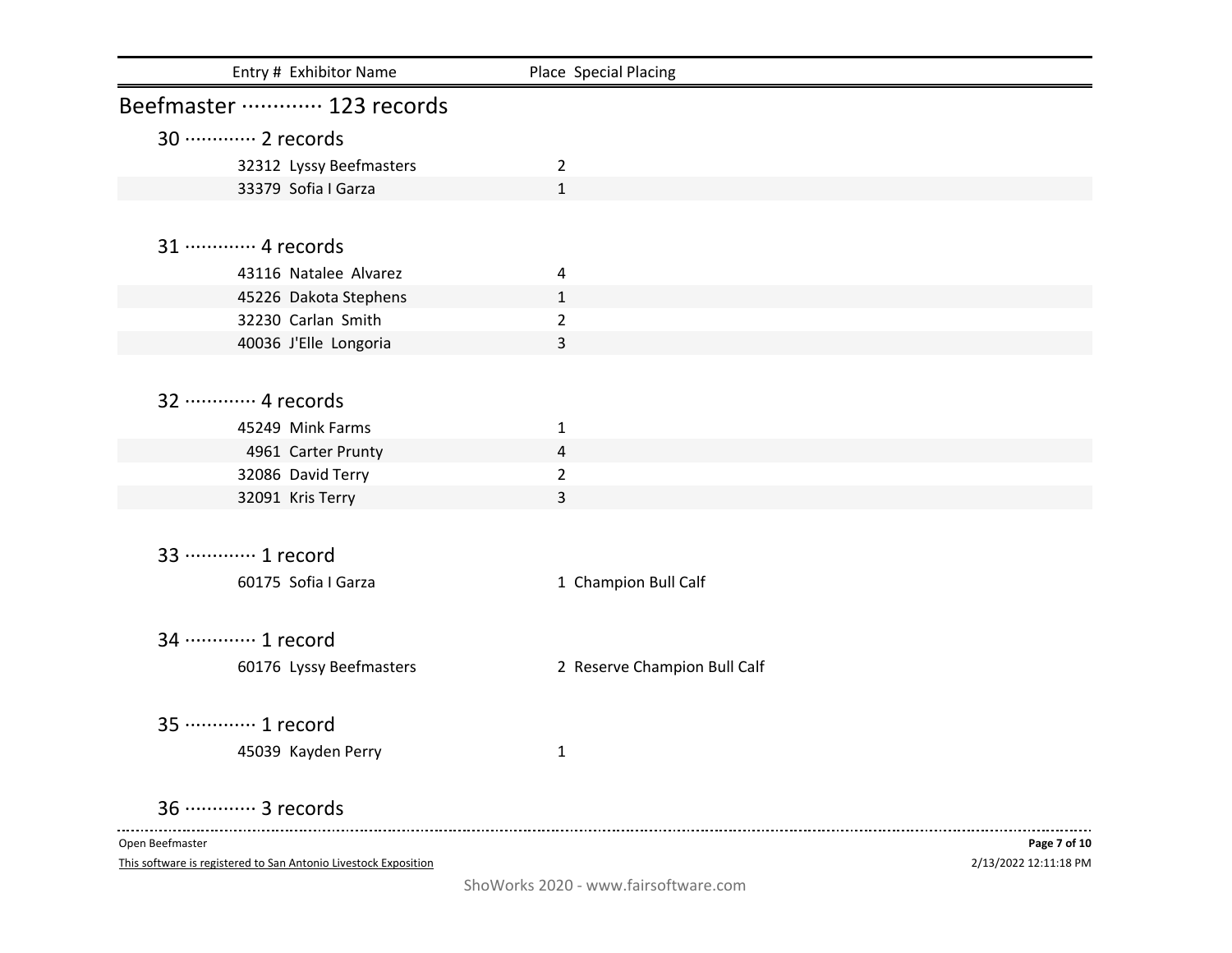| Entry # Exhibitor Name      | Place Special Placing                |
|-----------------------------|--------------------------------------|
| Beefmaster ………… 123 records |                                      |
| 36  3 records               |                                      |
| 33386 Vicente Garza lii     | $\mathbf{1}$                         |
| 32264 Kaylee Beason         | $\overline{2}$                       |
| 32309 Lyssy Beefmasters     | 3                                    |
| 38 ………… 1 record            |                                      |
| 42236 Chris Birdwell        | $\mathbf{1}$                         |
| 39 ………… 1 record            |                                      |
| 60178 Vicente Garza lii     | 1 Champion Intermediate Bull         |
| 40 ············· 1 record   |                                      |
| 60177 Kaylee Beason         | 2 Reserve Champion Intermediate Bull |
| 41 ………… 1 record            |                                      |
| 38474 Emmons Ranch          | $\mathbf{1}$                         |
| 42 ………… 1 record            |                                      |
| 23415 Dacee Vela            | 1                                    |
| 43 ………… 2 records           |                                      |
| 38500 Emmons Ranch          | 1                                    |
| 9293 Hilda Dominguez        | $\overline{2}$                       |

44 ·············· 1 record

Open Beefmaster

This software is registered to San Antonio Livestock Exposition

2/13/2022 12:11:18 PM **Page 8 of 10**

-------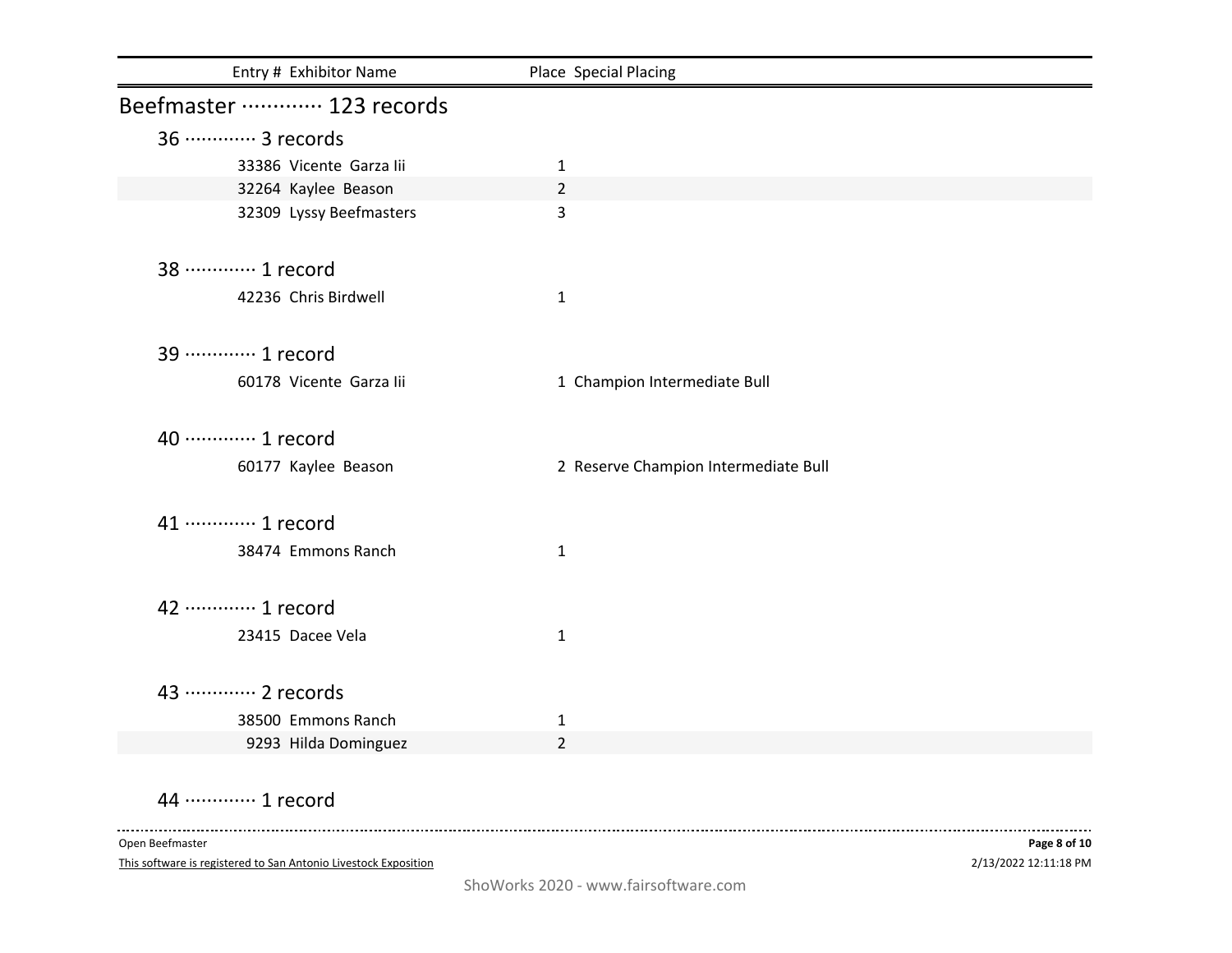| Entry # Exhibitor Name      | Place Special Placing          |              |
|-----------------------------|--------------------------------|--------------|
| Beefmaster ………… 123 records |                                |              |
| 44 ………… 1 record            |                                |              |
| 60184 Emmons Ranch          | 1 Champion Junior Bull         |              |
| 45 ………… 1 record            |                                |              |
| 60250 Emmons Ranch          | 1 Reserve Champion Junior Bull |              |
| 46 ············· 2 records  |                                |              |
| 42240 Chris Birdwell        | $\overline{2}$                 |              |
| 38526 Emmons Ranch          | $\mathbf{1}$                   |              |
| 47 ………… 1 record            |                                |              |
| 33385 Vicente Garza lii     | $\mathbf{1}$                   |              |
| 48 ………… 1 record            |                                |              |
| 9486 Kalli Ellis            | $\mathbf{1}$                   |              |
| 49 ·············· 1 record  |                                |              |
| 60181 Emmons Ranch          | 1 Champion Senior Bull         |              |
| 50 ············· 1 record   |                                |              |
| 60182 Kalli Ellis           | 1 Reserve Champion Senior Bull |              |
| 51 ············· 1 record   |                                |              |
| 60183 Vicente Garza lii     | 1 Grand Champion Bull          |              |
| Open Beefmaster             |                                | Page 9 of 10 |

This software is registered to San Antonio Livestock Exposition